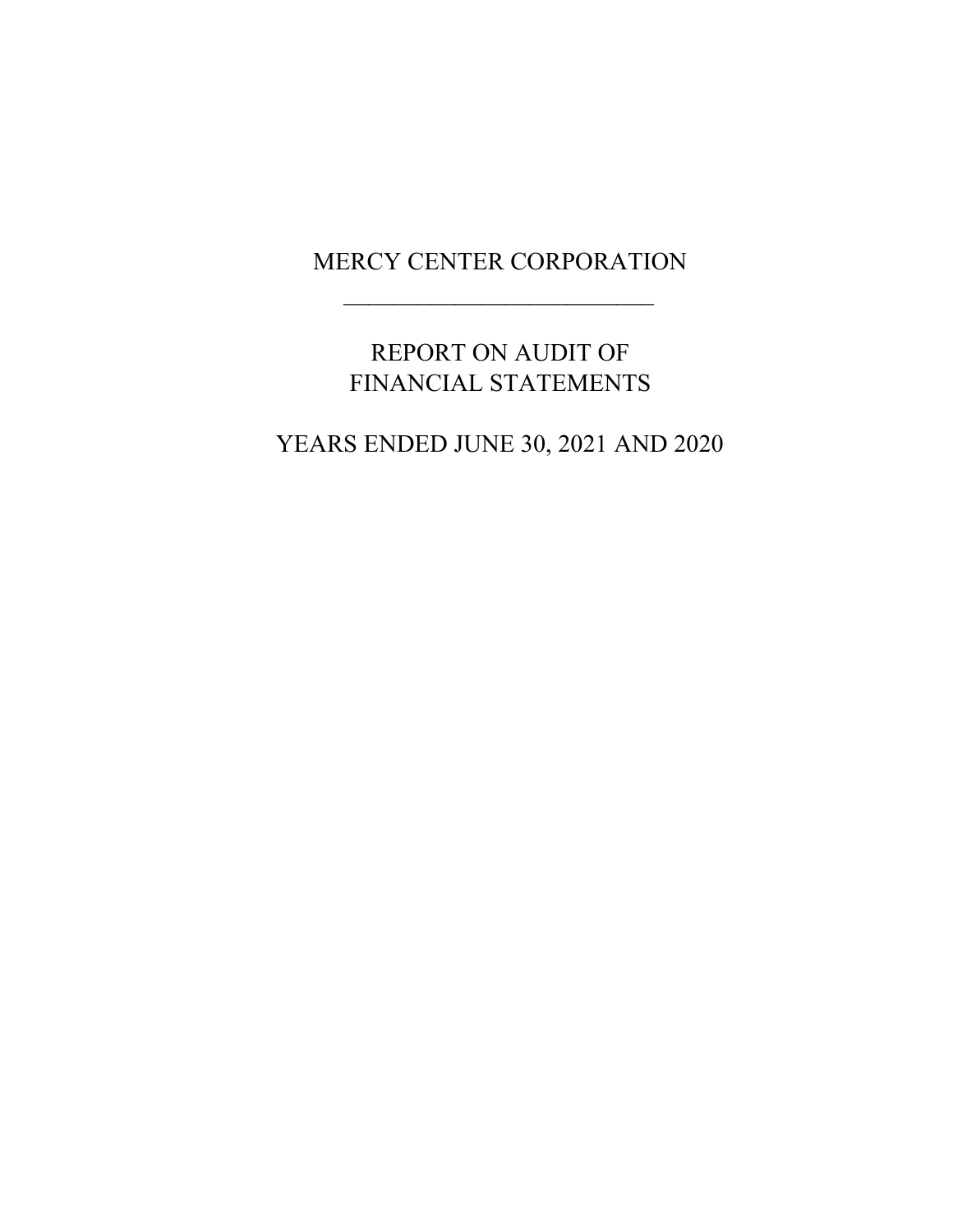## C O N T E N T S

|                                                                 | <b>PAGE</b> |
|-----------------------------------------------------------------|-------------|
| <b>INDEPENDENT AUDITOR'S REPORT</b>                             | $1 - 2$     |
| <b>FINANCIAL STATEMENTS</b><br>STATEMENTS OF FINANCIAL POSITION |             |
| <b>STATEMENTS OF ACTIVITIES</b>                                 | 4           |
| STATEMENTS OF FUNCTIONAL EXPENDITURES                           |             |
| <b>STATEMENTS OF CASH FLOWS</b>                                 |             |
| NOTES TO FINANCIAL STATEMENTS                                   | 16          |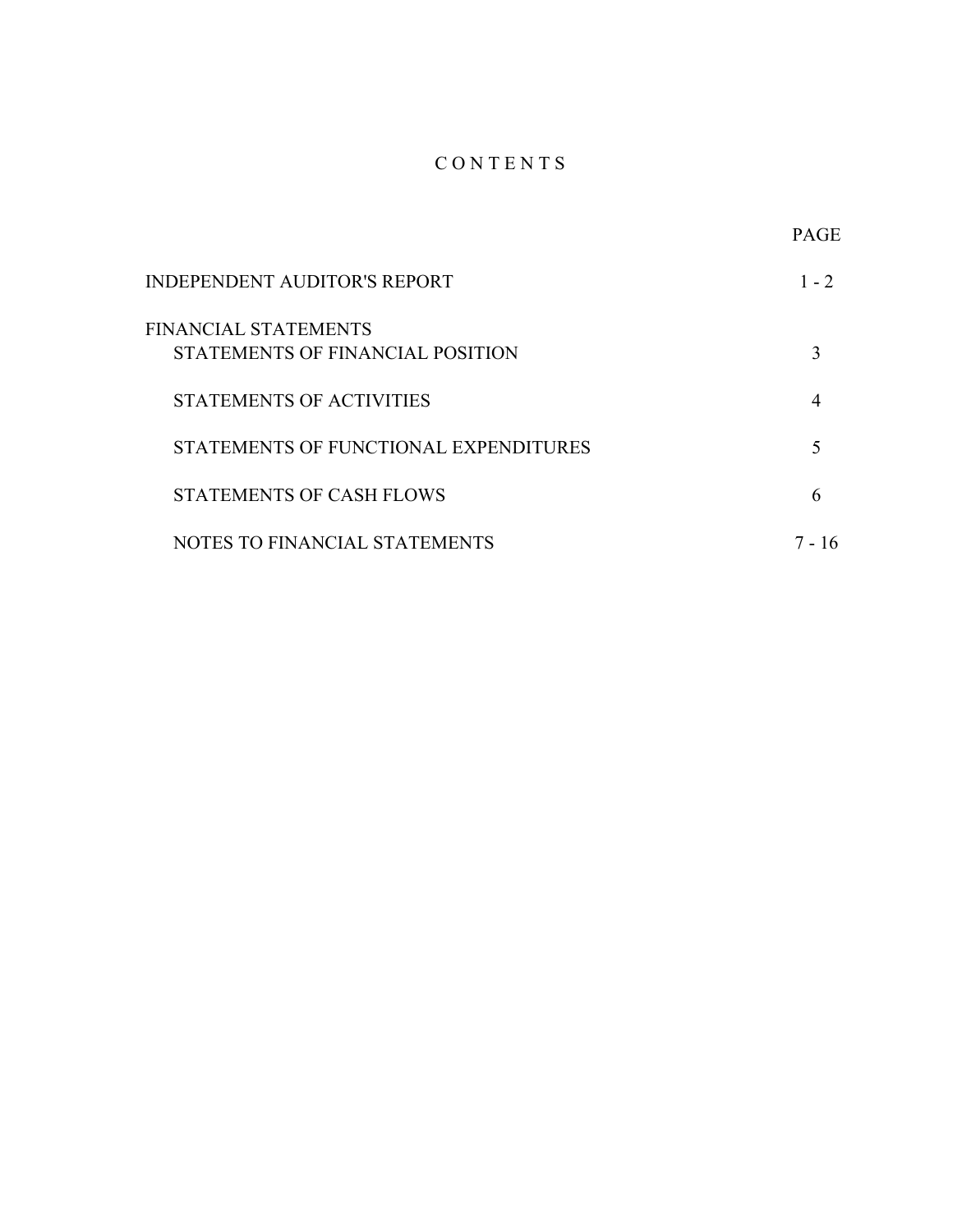# **O'CONNELL & COMPANY LLC**

CERTIFIED PUBLIC ACCOUNTANTS **SUITE 1100** 

 165 TOWNSHIP LINE ROAD JENKINTOWN, PA 19046

#### **INDEPENDENT AUDITOR'S REPORT**

September 24, 2021

To the Board of Trustees Mercy Center Corporation Asbury Park, New Jersey

#### *Opinion*

We have audited the accompanying financial statements of Mercy Center Corporation (the "Corporation") which comprise the statements of financial position as of June 30, 2021 and 2020, and the related statements of activities, functional expenses, and cash flows for the years then ended, and the related notes to the financial statements.

In our opinion, the financial statements referred to above present fairly, in all material respects, the financial position of the Corporation as of June 30, 2021 and 2020, and the changes in its net assets and its cash flows for the years then ended in accordance with accounting principles generally accepted in the United States of America.

#### *Basis for Opinion*

We conducted our audits in accordance with auditing standards generally accepted in the United States of America. Our responsibilities under those standards are further described in the Auditor's Responsibilities for the Audit of the Financial Statements section of our report. We are required to be independent of the Corporation and to meet our other ethical responsibilities in accordance with the relevant ethical requirements relating to our audits. We believe that the audit evidence we have obtained is sufficient and appropriate to provide a basis for our audit opinion.

#### *Responsibilities of Management for the Financial Statements*

Management is responsible for the preparation and fair presentation of the financial statements in accordance with accounting principles generally accepted in the United States of America, and for the design, implementation, and maintenance of internal control relevant to the preparation and fair presentation of financial statements that are free from material misstatement, whether due to fraud or error.

In preparing the financial statements, management is required to evaluate whether there are conditions or events, considered in the aggregate, that raise substantial doubt about the Corporation's ability to continue as a going concern within one year after the date that the financial statements are available to be issued.

#### *Auditor's Responsibilities for the Audit of the Financial Statements*

Our objectives are to obtain reasonable assurance about whether the financial statements as a whole are free from material misstatement, whether due to fraud or error, and to issue an auditor's report that includes our opinion. Reasonable assurance is a high level of assurance but is not absolute assurance and therefore is not a guarantee that an audit conducted in accordance with generally accepted auditing standards will always detect a material misstatement when it exists.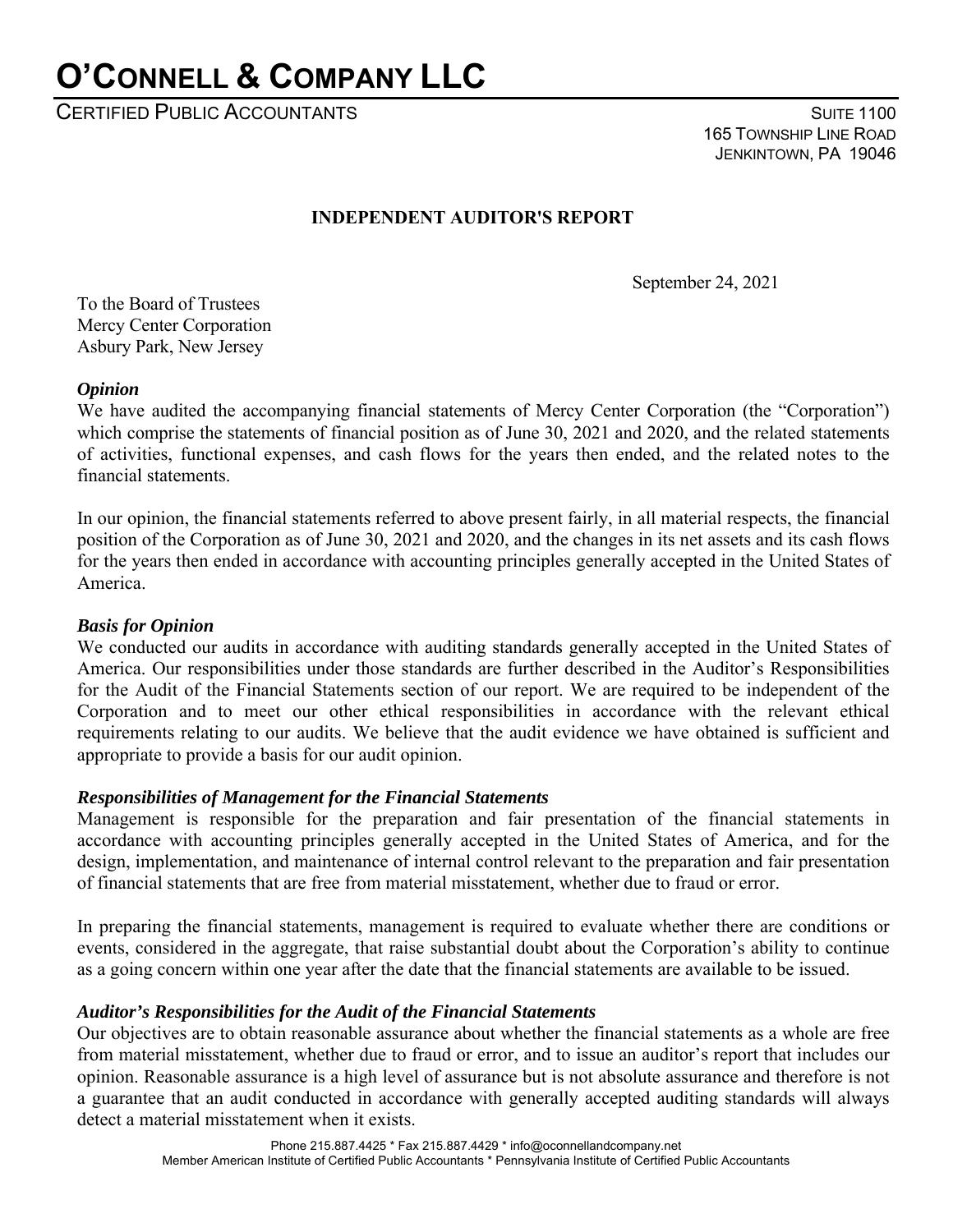#### *Auditor's Responsibilities for the Audit of the Financial Statements (Continued)*

The risk of not detecting a material misstatement resulting from fraud is higher than for one resulting from error, as fraud may involve collusion, forgery, intentional omissions, misrepresentations, or the override of internal control. Misstatements, including omissions, are considered material if there is a substantial likelihood that, individually or in the aggregate, they would influence the judgment made by a reasonable user based on the financial statements.

In performing an audit in accordance with generally accepted auditing standards, we:

- Exercise professional judgment and maintain professional skepticism throughout the audit.
- Identify and assess the risks of material misstatement of the financial statements, whether due to fraud or error, and design and perform audit procedures responsive to those risks. Such procedures include examining, on a test basis, evidence regarding the amounts and disclosures in the financial statements.
- Obtain an understanding of internal control relevant to the audit in order to design audit procedures that are appropriate in the circumstances, but not for the purpose of expressing an opinion on the effectiveness of the Corporation's internal control. Accordingly, no such opinion is expressed.
- Evaluate the appropriateness of accounts policies and the reasonableness of significant accounting estimates made by management, as well as evaluate the overall presentation of the financial statements.
- Conclude whether, in our judgment, there are conditions or events, considered in the aggregate, that raise substantial doubt about the Corporation's ability to continue as a going concern for a reasonable period of time.

We are required to communicate with those charged with governance regarding, among other matters, the planned scope and timing of the audit, significant audit findings, and certain internal control related matters that we identified during the audit.

O'Connell q Company LC

O'Connell and Company, LLC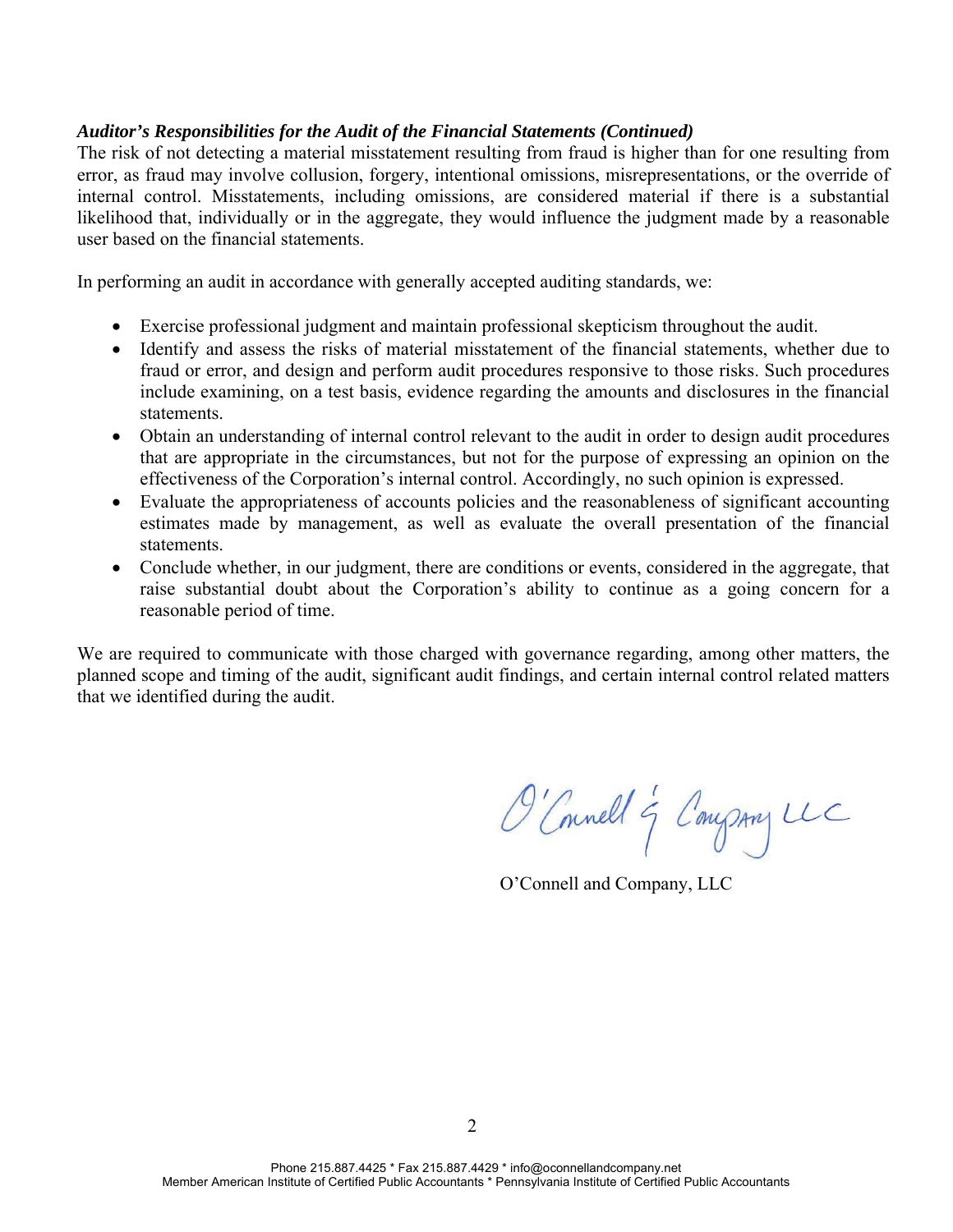#### STATEMENTS OF FINANCIAL POSITION

#### JUNE 30, 2021 AND 2020

|                                            | 2021                      | 2020            |
|--------------------------------------------|---------------------------|-----------------|
| <b>ASSETS</b>                              |                           |                 |
| Cash and cash equivalents                  | $\mathbb{S}$<br>816,414   | \$<br>626,455   |
| Investments                                | 1,308,393                 | 1,433,193       |
| Pledges receivable                         | 337,434                   | 296,506         |
| Grants receivable                          | 13,495                    | 22,810          |
| Other current assets                       | 7,490                     | 4,827           |
| Fixed assets - net                         | 3,418,131                 | 3,473,113       |
| <b>TOTAL ASSETS</b>                        | 5,901,357<br>$\mathbb{S}$ | 5,856,904<br>\$ |
| <b>LIABILITIES AND NET ASSETS</b>          |                           |                 |
| Liabilities                                |                           |                 |
| Accounts payable                           | $\mathbb{S}$<br>16,066    | \$<br>7,199     |
| Accrued expenses                           | 43,178                    | 34,746          |
| Loan payable                               | 50,000                    | 50,000          |
| Loan payable - Paycheck Protection Program |                           | 153,776         |
| <b>Total Liabilities</b>                   | 109,244                   | 245,721         |
| <b>Net Assets</b>                          |                           |                 |
| Without donor restrictions                 | 5,352,797                 | 5,087,905       |
| With donor restrictions                    |                           |                 |
| Purpose restrictions                       | 52,069                    | 176,059         |
| Time restrictions                          | 337,247                   | 297,219         |
| Perpetual in nature                        | 50,000                    | 50,000          |
| Total with donor restrictions              | 439,316                   | 523,278         |
| <b>Total Net Assets</b>                    | 5,792,113                 | 5,611,183       |
| TOTAL LIABILITIES AND NET ASSETS           | 5,901,357<br>\$           | 5,856,904<br>\$ |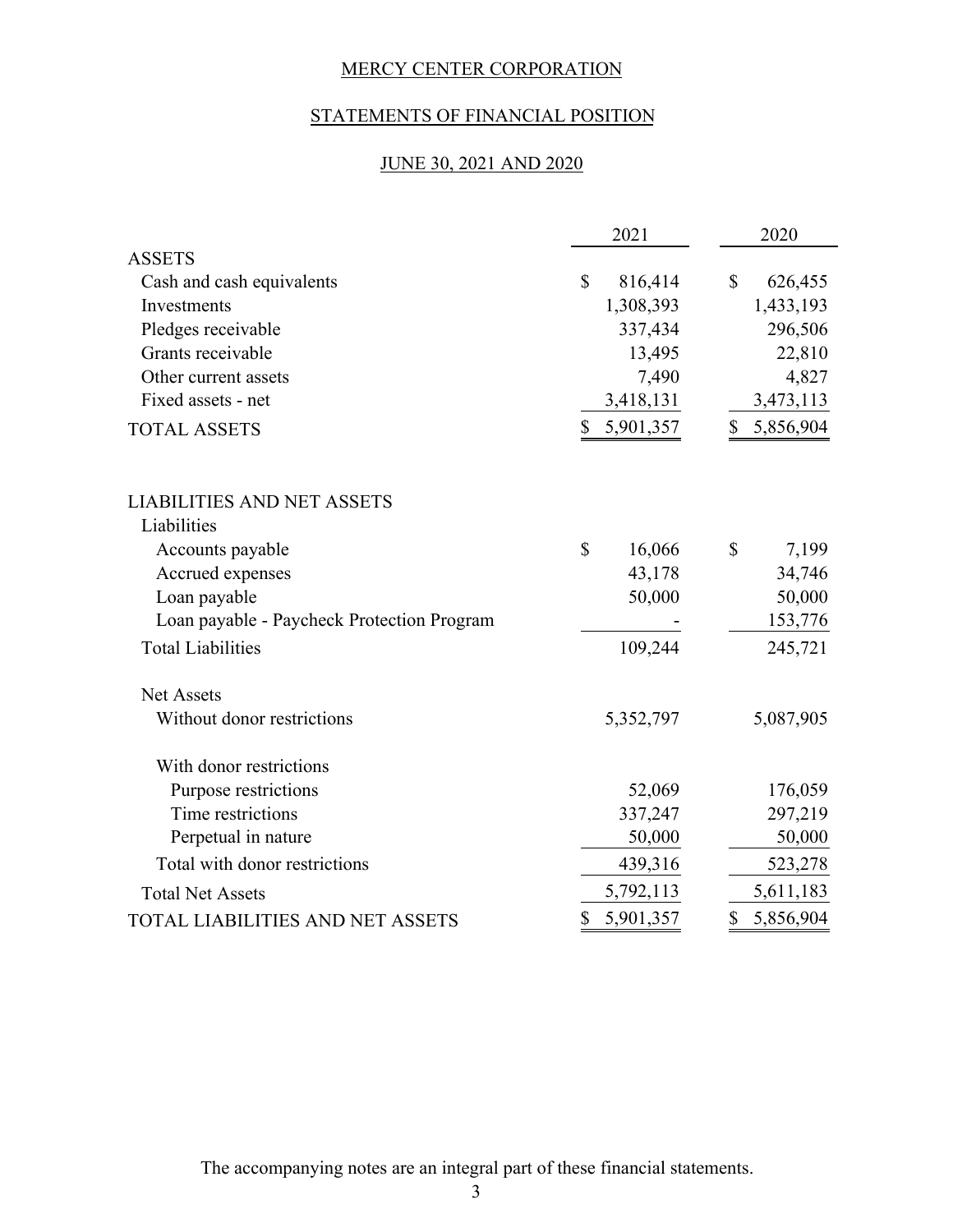#### STATEMENTS OF ACTIVITIES

#### FOR THE YEARS ENDED JUNE 30, 2021 AND 2020

|                                            | 2021                 |         |            |              | 2020        |               |              |               |              |    |           |  |
|--------------------------------------------|----------------------|---------|------------|--------------|-------------|---------------|--------------|---------------|--------------|----|-----------|--|
|                                            | <b>Without Donor</b> |         | With Donor |              |             | Without Donor |              |               | With Donor   |    |           |  |
|                                            | Restrictions         |         |            | Restrictions | Total       |               | Restrictions |               | Restrictions |    | Total     |  |
| REVENUES AND OTHER SUPPORT                 |                      |         |            |              |             |               |              |               |              |    |           |  |
| Grants                                     | \$                   | 762,952 | \$         |              | 762,952     | \$            | 609,585      | <sup>\$</sup> | 40,000       | S. | 649,585   |  |
| Contributions                              |                      | 856,657 |            | 225,020      | 1,081,677   |               | 949,054      |               | 455,633      |    | 1,404,687 |  |
| Contributed services                       |                      | 67,716  |            |              | 67,716      |               | 140,263      |               |              |    | 140,263   |  |
| Investment income                          |                      | 205,781 |            | 19,487       | 225,268     |               | 24,349       |               | 215          |    | 24,564    |  |
| Tuition                                    |                      |         |            |              |             |               | 24,146       |               |              |    | 24,146    |  |
| Special events, net of expenses of \$0     |                      |         |            |              |             |               |              |               |              |    |           |  |
| and \$7,830 in 2021 and 2020, respectively |                      |         |            |              |             |               | 24,573       |               |              |    | 24,573    |  |
| Extinguishment of debt                     |                      | 154,966 |            |              | 154,966     |               |              |               |              |    |           |  |
| Other income                               |                      | 1,950   |            |              | 1,950       |               | 1,211        |               |              |    | 1,211     |  |
| Satisfaction of program restrictions       |                      | 136,990 |            | (136,990)    |             |               | 179,878      |               | (179, 878)   |    |           |  |
| Satisfaction of time restrictions          |                      | 171,992 |            | (171,992)    |             |               | 169,819      |               | (169, 819)   |    |           |  |
| Endowment transfer                         |                      | 19,487  |            | (19, 487)    |             |               | 215          |               | (215)        |    |           |  |
| TOTAL REVENUES AND OTHER SUPPORT           | 2,378,491            |         |            | (83,962)     | 2,294,529   |               | 2,123,093    |               | 145,936      |    | 2,269,029 |  |
| <b>EXPENSES AND OTHER CHARGES</b>          |                      |         |            |              |             |               |              |               |              |    |           |  |
| Program Expenses                           |                      |         |            |              |             |               |              |               |              |    |           |  |
| <b>Elementary Education</b>                |                      | 896,951 |            |              | 896,951     |               | 1,092,204    |               |              |    | 1,092,204 |  |
| Aid to the Needy                           |                      | 853,517 |            |              | 853,517     |               | 682,406      |               |              |    | 682,406   |  |
| <b>Total Program Expenses</b>              | 1,750,468            |         |            |              | 1,750,468   |               | 1,774,610    |               |              |    | 1,774,610 |  |
| Management and General                     |                      | 261,006 |            |              | 261,006     |               | 251,057      |               |              |    | 251,057   |  |
| Development                                |                      | 102,125 |            |              | 102,125     |               | 110,866      |               |              |    | 110,866   |  |
| TOTAL EXPENSES AND OTHER CHARGES           | 2,113,599            |         |            |              | 2,113,599   |               | 2,136,533    |               |              |    | 2,136,533 |  |
| <b>INCREASE (DECREASE) IN NET ASSETS</b>   |                      | 264,892 |            | (83,962)     | 180,930     |               | (13, 440)    |               | 145,936      |    | 132,496   |  |
| NET ASSETS - Beginning of Year             | 5,087,905            |         |            | 523,278      | 5,611,183   |               | 5,101,345    |               | 377,342      |    | 5,478,687 |  |
| NET ASSETS - End of Year                   | 5,352,797            |         | \$         | 439,316      | \$5,792,113 | S.            | 5,087,905    | S.            | 523,278      | S. | 5,611,183 |  |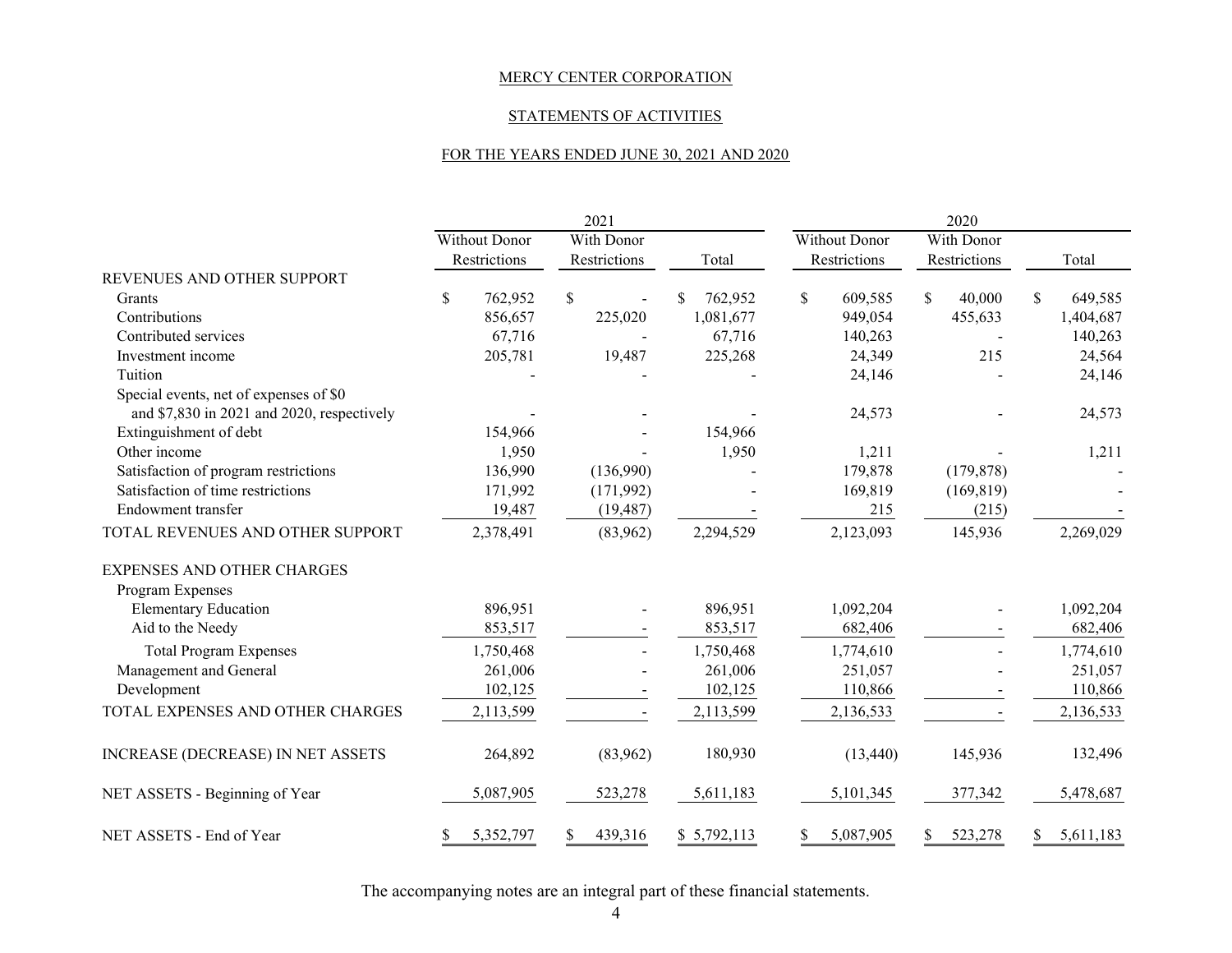#### STATEMENTS OF FUNCTIONAL EXPENDITURES

#### FOR THE YEARS ENDED JUNE 30, 2021 AND 2020

|                                  | 2021                     |                          |                          |          |                          | 2020          |                          |               |                |              |                          |                          |                          |    |                          |              |                          |             |
|----------------------------------|--------------------------|--------------------------|--------------------------|----------|--------------------------|---------------|--------------------------|---------------|----------------|--------------|--------------------------|--------------------------|--------------------------|----|--------------------------|--------------|--------------------------|-------------|
|                                  |                          | Program Expenses         |                          |          | Management               |               |                          |               |                |              |                          | Program Expenses         |                          |    | Management               |              |                          |             |
|                                  | Elementary               | Aid to the               |                          |          | and                      |               |                          |               |                |              | Elementary               | Aid to the               |                          |    | and                      |              |                          |             |
|                                  | Education                | Needy                    | Total                    |          | General                  |               | Development              |               | Total          |              | Education                | Needy                    | Total                    |    | General                  |              | Development              | Total       |
| Salaries and wages               | \$477,467                | \$537,363                | $\mathbf S$<br>1,014,830 |          | $\mathbf S$<br>103,079   | <sup>\$</sup> | 72,000                   | <sup>\$</sup> | 1,189,909      | $\mathbb{S}$ | 623,540                  | $\mathbb{S}$<br>477,125  | \$1,100,665              | -S | 169,579                  | $\mathbb{S}$ | 72,000                   | \$1,342,244 |
| Payroll taxes                    | 45,049                   | 43,796                   |                          | 88,845   | 6,301                    |               | 5,508                    |               | 100,654        |              | 44,310                   | 38,960                   | 83,270                   |    | 9,307                    |              | 5,508                    | 98,085      |
| Accounting and auditing          | 2,000                    | 6,474                    |                          | 8,474    | 1,526                    |               | $\overline{a}$           |               | 10,000         |              | 4,340                    | 4,580                    | 8,920                    |    | 4,580                    |              | $\overline{a}$           | 13,500      |
| Administrative fees              | 7,033                    | ÷,                       |                          | 7,033    | 39,548                   |               |                          |               | 46,581         |              | 13,737                   | $\blacksquare$           | 13,737                   |    | 26,234                   |              | ÷,                       | 39,971      |
| Advertising                      | 4,675                    | 170                      |                          | 4,845    | 978                      |               | $\overline{a}$           |               | 5,823          |              | 1,856                    | 656                      | 2,512                    |    | 75                       |              | ÷,                       | 2,587       |
| Alarm system                     | 8,798                    | 1,063                    |                          | 9,861    | 1,778                    |               |                          |               | 11,639         |              | 4,171                    | 1,682                    | 5,853                    |    | 237                      |              | ÷,                       | 6,090       |
| Auto expense                     | (1,050)                  | 253                      |                          | (797)    | 116                      |               |                          |               | (681)          |              | 101                      | 1,061                    | 1,162                    |    | 229                      |              |                          | 1,391       |
| Background verification          | $\overline{a}$           |                          |                          |          |                          |               |                          |               | $\overline{a}$ |              | 79                       | ÷.                       | 79                       |    |                          |              | ÷,                       | 79          |
| Bus rental                       | $\sim$                   |                          |                          |          |                          |               |                          |               | ÷,             |              | 6,874                    | $\sim$                   | 6,874                    |    |                          |              | ÷,                       | 6,874       |
| Cleaning                         | 33,239                   | 6,143                    |                          | 39,382   | 14,153                   |               |                          |               | 53,535         |              | 39,368                   | 4,857                    | 44,225                   |    | 6,100                    |              | ÷,                       | 50,325      |
| Consultants                      | 11,340                   | 18,920                   |                          | 30,260   | 1,576                    |               |                          |               | 31,836         |              |                          | 5,267                    | 5,267                    |    | 4,883                    |              | $\overline{\phantom{a}}$ | 10,150      |
| Depreciation                     | 125,764                  | 19,971                   | 145,735                  |          | 8,559                    |               |                          |               | 154,294        |              | 125,608                  | 19,339                   | 144,947                  |    | 8,288                    |              | $\blacksquare$           | 153,235     |
| Educational association dues     | 200                      | ÷,                       |                          | 200      |                          |               |                          |               | 200            |              | 2,904                    | $\sim$                   | 2,904                    |    |                          |              | $\overline{a}$           | 2,904       |
| Employee benefits                | 39,382                   | 33,484                   |                          | 72,866   | 293                      |               |                          |               | 73,159         |              | 37,870                   | 28,489                   | 66,359                   |    | (1, 474)                 |              | $\overline{a}$           | 64,885      |
| Equipment                        | ÷,                       | (1,179)                  |                          | (1, 179) | L.                       |               | $\overline{\phantom{a}}$ |               | (1,179)        |              | 34,495                   | 985                      | 35,480                   |    |                          |              | ÷,                       | 35,480      |
| Extracurricular activities       | (282)                    | $\sim$                   |                          | (282)    | L.                       |               |                          |               | (282)          |              | (71)                     | $\sim$                   | (71)                     |    |                          |              | $\overline{a}$           | (71)        |
| Fundraising                      | ÷,                       | $\overline{\phantom{a}}$ |                          |          | $\overline{\phantom{a}}$ |               | 24,617                   |               | 24,617         |              | ÷.                       | $\overline{\phantom{a}}$ |                          |    | $\overline{\phantom{a}}$ |              | 33,358                   | 33,358      |
| Hospitality                      | 1,358                    | 56                       |                          | 1,414    | 62,133                   |               |                          |               | 63,547         |              | 4,520                    | 109                      | 4,629                    |    | 4,282                    |              | $\overline{a}$           | 8,911       |
| Insurance                        | 38,292                   | 11,985                   |                          | 50,277   | 7,492                    |               |                          |               | 57,769         |              | 33,417                   | 12,737                   | 46,154                   |    | 9,095                    |              |                          | 55,249      |
| Interest                         | $\bar{\phantom{a}}$      |                          |                          |          | 1,190                    |               |                          |               | 1,190          |              | $\overline{\phantom{a}}$ | $\sim$                   | $\overline{\phantom{a}}$ |    | 236                      |              | $\blacksquare$           | 236         |
| Internet and computer technology | 6,727                    | 2,016                    |                          | 8,743    | 752                      |               |                          |               | 9,495          |              | 6,942                    | 3,182                    | 10,124                   |    | 815                      |              | $\blacksquare$           | 10,939      |
| Marketing/Outreach               | $\blacksquare$           | ÷,                       |                          |          | L.                       |               |                          |               | $\blacksquare$ |              | 15,655                   | 2,243                    | 17,898                   |    | 3,048                    |              | $\blacksquare$           | 20,946      |
| Meals                            | 21,897                   | $\overline{\phantom{a}}$ |                          | 21,897   | L.                       |               |                          |               | 21,897         |              | 13,509                   | $\sim$                   | 13,509                   |    |                          |              | $\overline{a}$           | 13,509      |
| Office supplies                  | 6,729                    | 9,257                    |                          | 15,986   | 9,891                    |               | $\overline{a}$           |               | 25,877         |              | 6,254                    | 5,487                    | 11,741                   |    | 4,244                    |              | $\blacksquare$           | 15,985      |
| Overhead allocation              | $\overline{\phantom{a}}$ | 15,600                   |                          | 15,600   | (15,600)                 |               |                          |               |                |              |                          | 15,600                   | 15,600                   |    | (15,600)                 |              |                          |             |
| Pest control                     | 825                      | 1,365                    |                          | 2,190    | 150                      |               | $\overline{\phantom{a}}$ |               | 2,340          |              | 675                      | 1,140                    | 1,815                    |    |                          |              | $\overline{\phantom{a}}$ | 1,815       |
| Postage                          | 1,101                    | 994                      |                          | 2,095    | 755                      |               |                          |               | 2,850          |              | 1,966                    | 598                      | 2,564                    |    | 304                      |              |                          | 2,868       |
| Printing                         | 10,160                   | 761                      |                          | 10,921   | 2,149                    |               |                          |               | 13,070         |              | 1,828                    | 1,841                    | 3,669                    |    | 2,177                    |              | $\overline{\phantom{a}}$ | 5,846       |
| Rent                             | ÷,                       | ÷,                       |                          |          | ÷,                       |               | $\overline{\phantom{a}}$ |               | ÷,             |              | $\sim$                   | $\sim$                   | $\sim$                   |    |                          |              | $\overline{\phantom{a}}$ |             |
| Repairs and maintenance          | 18,234                   | 5,825                    |                          | 24,059   | 1,695                    |               |                          |               | 25,754         |              | 16,948                   | 6,268                    | 23,216                   |    | 3,638                    |              | $\blacksquare$           | 26,854      |
| Scholarship                      |                          |                          |                          |          |                          |               |                          |               |                |              | 5,905                    |                          | 5,905                    |    |                          |              |                          | 5,905       |
| Specific assistance to clients   | $\overline{\phantom{a}}$ | 122,403                  | 122,403                  |          | 3,568                    |               |                          |               | 125,971        |              | $\overline{\phantom{a}}$ | 31,821                   | 31,821                   |    | 1,906                    |              | $\blacksquare$           | 33,727      |
| Teaching supplies                | 3,705                    |                          |                          | 3,705    |                          |               |                          |               | 3,705          |              | 4,457                    | $\overline{\phantom{a}}$ | 4,457                    |    |                          |              | $\blacksquare$           | 4,457       |
| Telephone                        | 8,342                    | 8,659                    |                          | 17,001   | 2,307                    |               |                          |               | 19,308         |              | 7,323                    | 6,541                    | 13,864                   |    | 2,392                    |              |                          | 16,256      |
| Textbooks                        |                          |                          |                          |          |                          |               |                          |               | ÷,             |              | 242                      | $\sim$                   | 242                      |    | $\sim$                   |              |                          | 242         |
| Training and conferences         | ÷,                       | 243                      |                          | 243      | 1,210                    |               |                          |               | 1,453          |              | 269                      | 1,151                    | 1,420                    |    | 119                      |              |                          | 1,539       |
| Travel                           |                          |                          |                          |          |                          |               |                          |               |                |              |                          | 2,338                    | 2,338                    |    | (740)                    |              |                          | 1,598       |
| Utilities                        | 25,966                   | 7,895                    |                          | 33,861   | 5,407                    |               |                          |               | 39,268         |              | 33,112                   | 8,349                    | 41,461                   |    | 7,103                    |              |                          | 48,564      |
|                                  | \$896,951                | \$853,517                | S<br>1,750,468           |          | 261,006<br>S             | S.            | 102,125                  | <sup>\$</sup> | 2,113,599      |              | \$1,092,204              | S.<br>682,406            | \$1,774,610              | \$ | 251,057                  | \$           | 110,866                  | \$2,136,533 |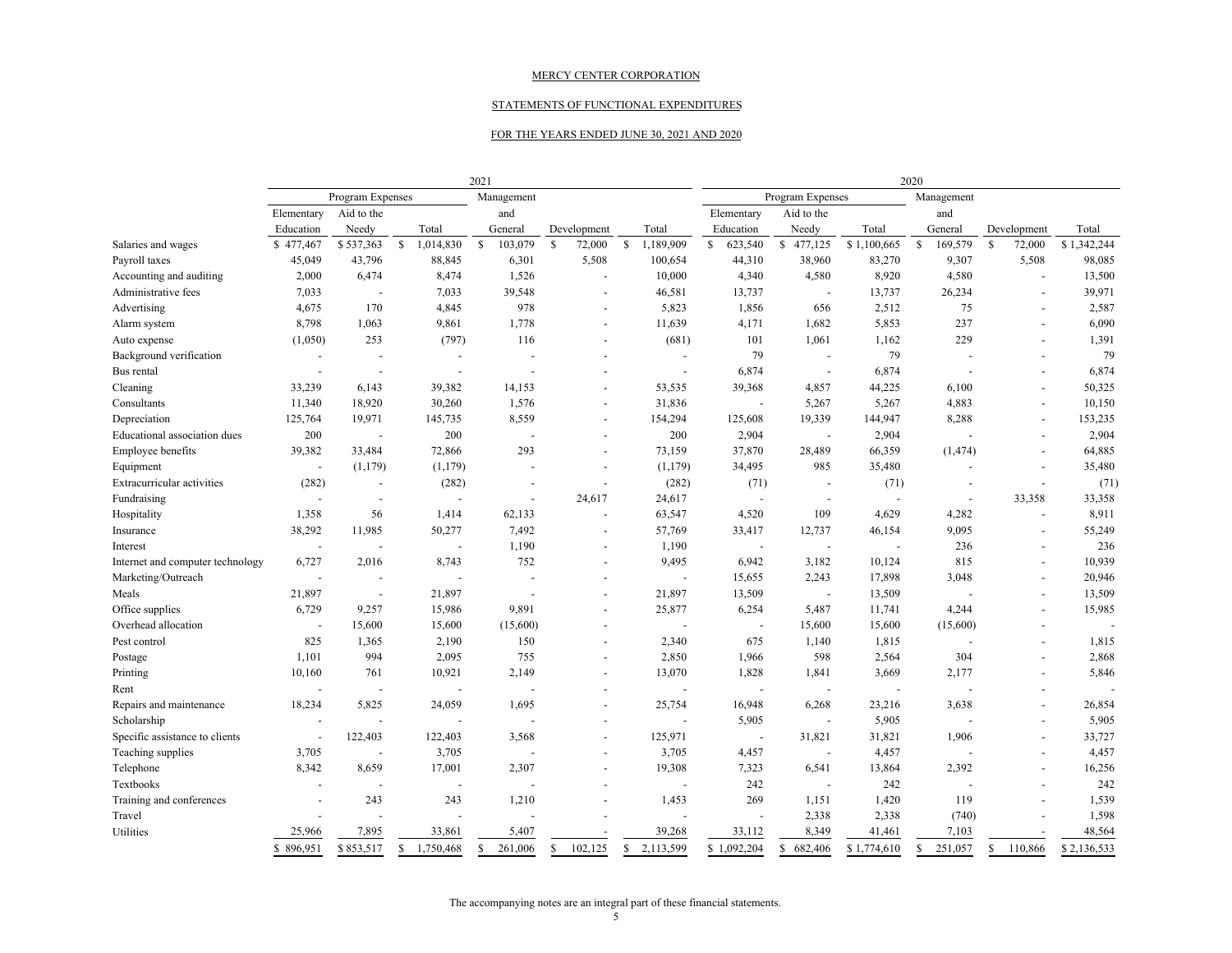#### STATEMENTS OF CASH FLOWS

## FOR THE YEARS ENDED JUNE 30, 2021 AND 2020

|                                                  | 2021          |              | 2020      |
|--------------------------------------------------|---------------|--------------|-----------|
| CASH FLOWS FROM OPERATING ACTIVITIES             |               |              |           |
| Change in net assets                             | \$<br>180,930 | \$           | 132,496   |
| Adjustment to reconcile change in net assets     |               |              |           |
| to net cash provided by operating activities:    |               |              |           |
| Depreciation                                     | 154,294       |              | 153,235   |
| Extinguishment of debt                           | (154,966)     |              |           |
| (Gain) Loss on investments                       | (210, 043)    |              | 2,160     |
| Accrued interest - Paycheck Protection Program   | 1,190         |              | 236       |
| Changes in operating assets and liabilities      |               |              |           |
| (Increase) Decrease                              |               |              |           |
| Pledges receivable                               | (40, 928)     |              | (50, 815) |
| Grants receivable                                | 9,315         |              | 18,386    |
| Other current assets                             | (2,663)       |              | 7,956     |
| Increase (Decrease)                              |               |              |           |
| Accounts payable                                 | 8,867         |              | 1,920     |
| Accrued expenses                                 | 8,432         |              | 7,687     |
| Prepaid tuition                                  |               |              | (12,902)  |
| NET CASH (USED) PROVIDED BY OPERATING ACTIVITIES | (45, 572)     |              | 260,359   |
| CASH FLOWS FROM INVESTING ACTIVITIES             |               |              |           |
| Purchase of fixed assets                         | (99,312)      |              | (62,091)  |
| Sale of investments                              | 548,775       |              | 189,701   |
| Purchase of investments                          | (213, 932)    |              | (12, 332) |
| NET CASH PROVIDED BY INVESTING ACTIVITIES        | 235,531       |              | 115,278   |
| CASH FLOWS FROM FINANCING ACTIVITIES             |               |              |           |
| Proceeds from loan - Paycheck Protection Program |               |              | 153,540   |
| CASH FLOWS PROVIDED BY FINANCING ACTIVITIES      |               |              | 153,540   |
|                                                  |               |              |           |
| NET INCREASE IN CASH AND CASH EQUIVALENTS        | 189,959       |              | 529,177   |
| CASH AND CASH EQUIVALENTS - Beginning of year    | 626,455       |              | 97,278    |
| CASH AND CASH EQUIVALENTS - End of year          | 816,414       | $\mathbb{S}$ | 626,455   |
| SUPPLEMENTAL INFORMATION                         |               |              |           |
| Interest paid                                    | \$            | \$           |           |
| Interest capitalized                             | \$            |              |           |
|                                                  |               |              |           |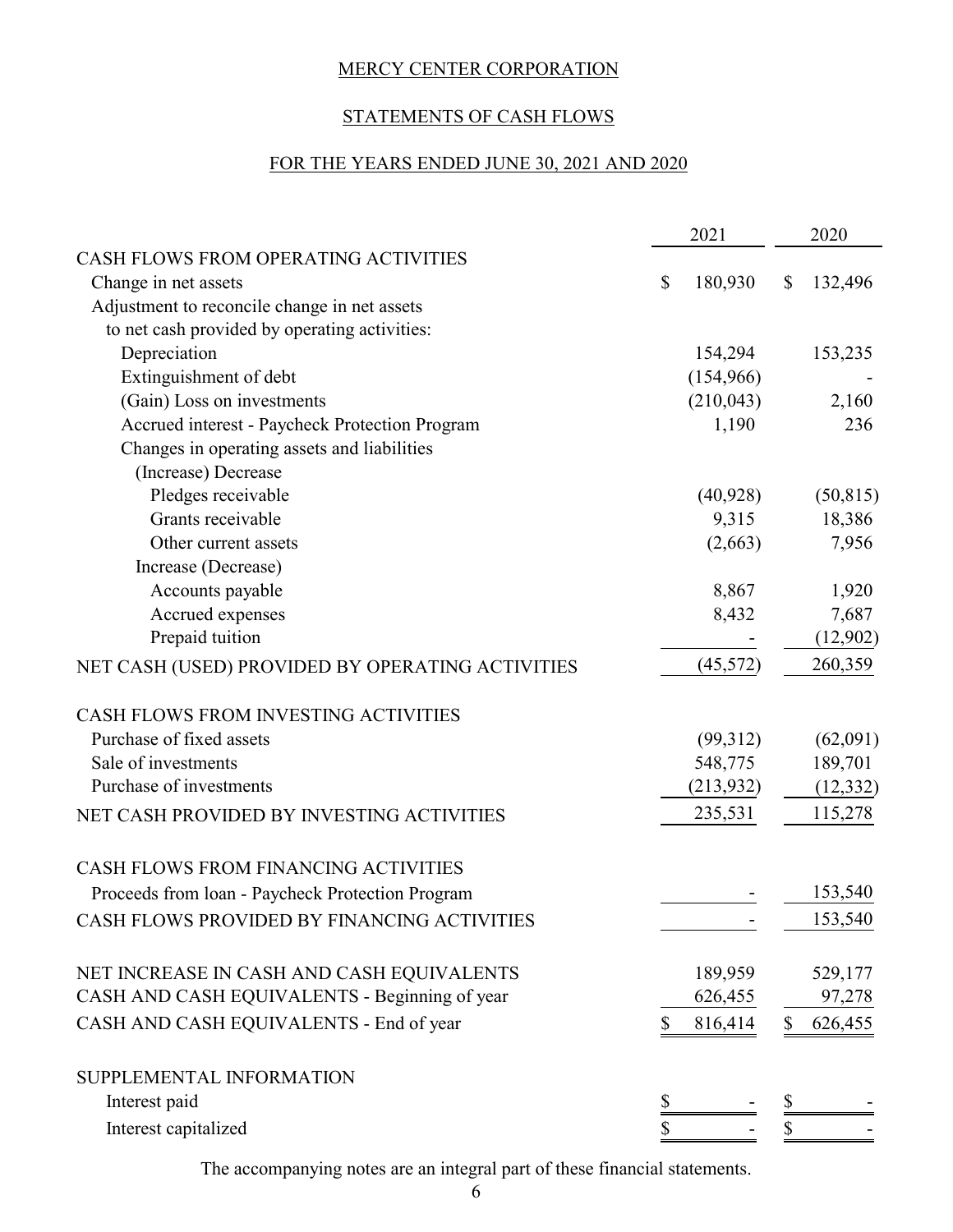#### NOTES TO FINANCIAL STATEMENTS

#### FOR THE YEARS ENDED JUNE 30, 2021 AND 2020

Mercy Center Corporation, (the "Corporation"), a not-for-profit organization, conducts social supportive services for the working poor, outreach services for the mentally ill, behavioral health services for families and children, mentoring programs for juveniles, and operates an educational program for young girls of elementary school age. The objectives of the Corporation's programs are funded by volunteer services, contributions, and grants-in-aid. Prior to July 1, 2021, the Corporation was sponsored by the Sisters of Mercy of the Americas, Mid-Atlantic Community, Inc. (SOM), which was the sole member of the Corporation. As of July 1, 2021, the Sisters of Mercy of the Americas, Mid-Atlantic Community, Inc. were reorganized into the Sisters of Mercy of the Americas, which is now the sole member of the Corporation as of July 1, 2021. The Corporation qualifies as a tax-exempt organization under Section 501(c)(3) of the Internal Revenue Code; accordingly, there is no income tax applicable to its activities.

The Corporation operates the Family Resource Center, which served 271 individuals during fiscal year 2021. These services included 5 programs, 2,752 individual counseling sessions, 329 contacts (intakes, assessments, office and home visits), 207 referrals to partner agencies, and 7 services provided by Community Victim Witness Advocates to victims and survivors of crimes. Additionally, emergency services were provided to 1,011 people, including 321 families receiving food, 79 Thanksgiving baskets to feed 348 people, and 400 Christmas toys donated to children.

The Corporation also operates Sisters Academy of New Jersey, which helps underserved and economically disadvantaged girls in grades five through eight. The Academy enjoys tremendous success with its girls, where all of the 8th graders go on to graduate from high school. The Academy is supported by the Alumnae Association.

The Corporation's charitable activities are supported by 6 volunteers who donated over 2,376 hours of time to the Corporation during the fiscal year 2021.

The Corporation's revenues come primarily through grants and contributions.

#### 1 Summary of Significant Accounting Policies

The significant accounting policies followed are described below to enhance the usefulness of the financial statements to the reader.

Accrual Basis -- The financial statements of the Corporation have been prepared on the accrual basis.

Cash and Cash Equivalents -- For the statement of cash flows, the Corporation includes cash on deposit, cash on hand and money market funds.

Investments -- Investments are reported in the financial statements at fair value. Investments include certificates of deposit and multi-asset mutual funds.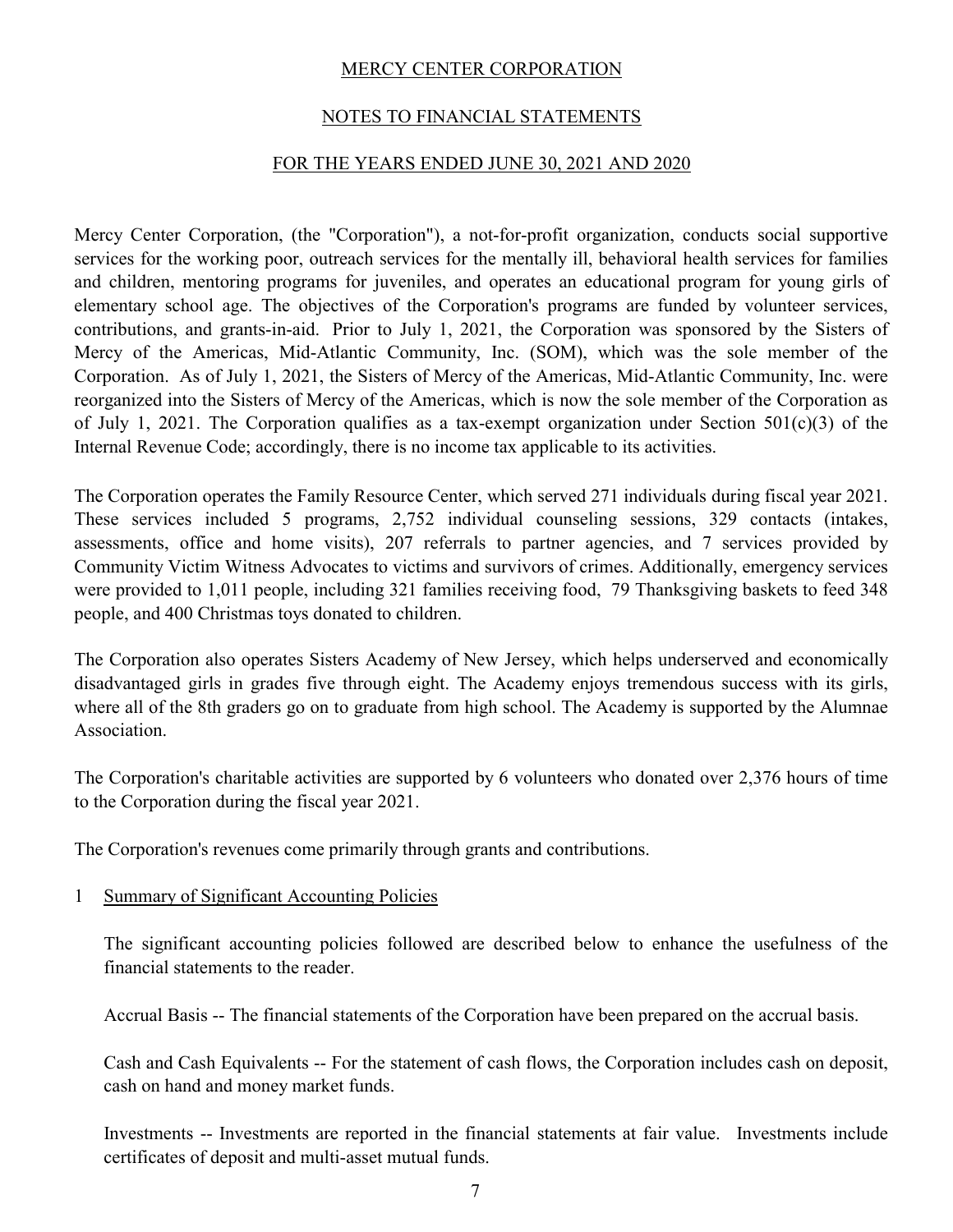#### NOTES TO FINANCIAL STATEMENTS

#### FOR THE YEARS ENDED JUNE 30, 2021 AND 2020

#### 1 Summary of Significant Accounting Policies (Continued)

Grants Receivable -- Grants receivable, less an appropriate allowance, are reported at their net present value. The Corporation provides for probable uncollectible amounts through a provision for bad debt expense and an adjustment to a valuation allowance based on its assessment of the current status of individual accounts.

Pledges Receivable -- These amounts, less an appropriate allowance, are reported at their present value.

Land, Building and Equipment -- The Corporation capitalized fixed assets at cost and donated assets at their fair value. The Corporation's policy is to capitalize major improvements to buildings and grounds with a cost of \$2,500 or more and equipment with a unit cost of \$1,000 or more. Depreciation is calculated on the straight-line method based on the estimated useful lives of the assets set forth below:

| Buildings and improvements    | $10 - 39$ years |
|-------------------------------|-----------------|
| Other furniture and equipment | $3 - 7$ years   |

Contributions -- The Corporation records contributions of cash and other assets when an unconditional promise to give such assets is received from a donor. Contributions are recorded at the fair value of the assets received and are classified as either without donor restriction or with donor restriction, depending on whether the donor has imposed a restriction on the use of such assets.

Advertising -- The Corporation follows the policy of charging the costs of advertising to expense as incurred.

Net Assets -- Net assets, revenues, gains and losses are classified based on the existence or absence of donor or grantor imposed restrictions. Accordingly, net assets and changes therein are classified and reported as follows:

Net Assets Without Donor Restrictions - Net assets available for use in general operations and not subject to donor or grantor restrictions.

Net Assets With Donor Restrictions - Net assets subject to donor or grantor imposed restrictions. Some donor-imposed restrictions are temporary in nature, such as those that will be met by the passage of time or other events specified by the donor. Other donor-imposed restrictions are perpetual in nature, where the donor stipulates that resources be maintained in perpetuity. Gifts of long-lived assets and gifts of cash restricted for the acquisition of long-lived assets are recognized as revenue when the assets are placed in service. Contributions restricted by donors are reported as increases in net assets without donor restrictions if the restrictions expire in the reporting period when the revenue is recognized. All other donor-restricted contributions are reported as increases in net assets with donor restrictions, depending on the nature of the restrictions. When a restriction expires, net assets with donor restrictions are reclassified to net assets without donor restrictions and reported on the statement of activities as net assets released from restrictions.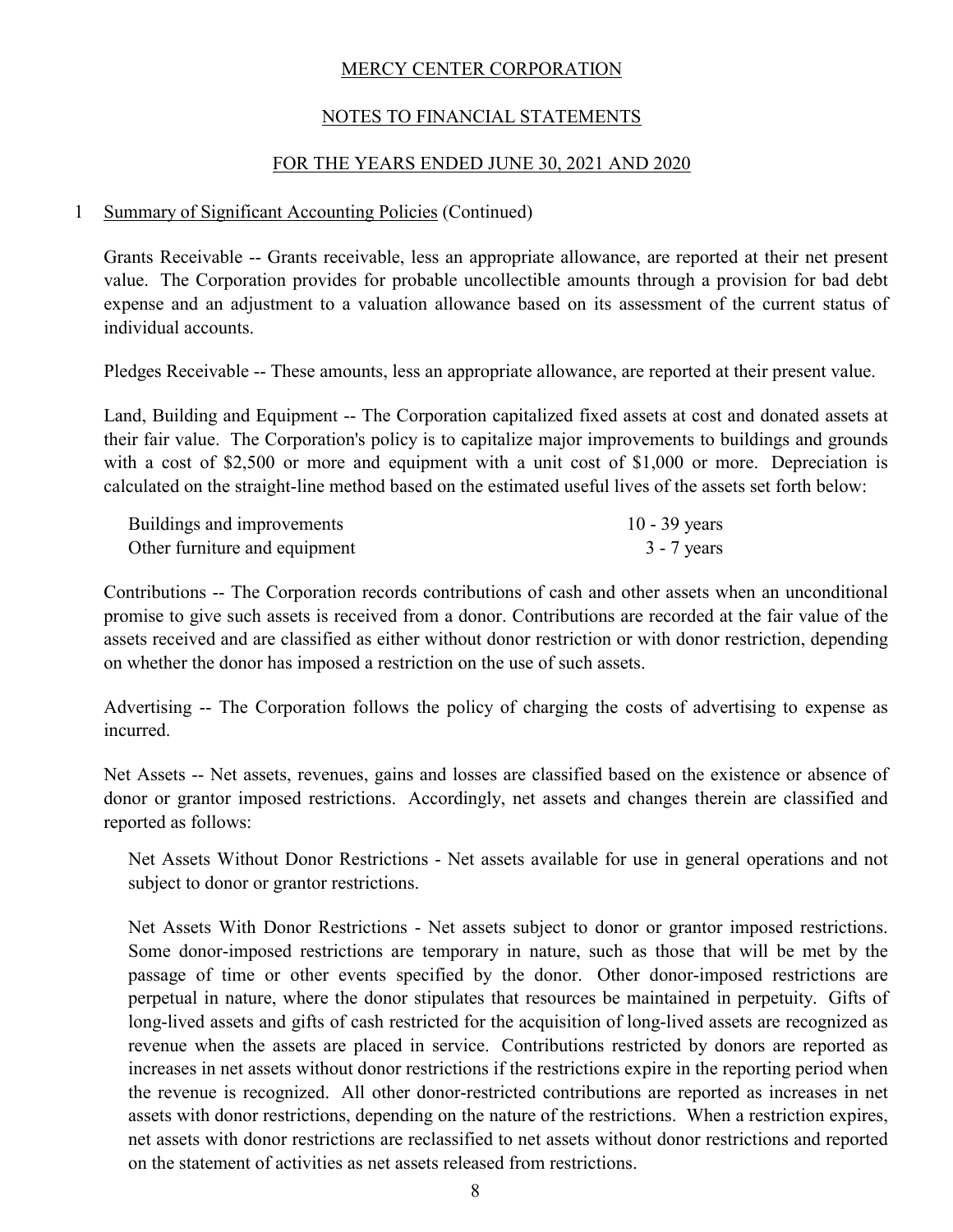## NOTES TO FINANCIAL STATEMENTS

#### FOR THE YEARS ENDED JUNE 30, 2021 AND 2020

#### 1 Summary of Significant Accounting Policies (Continued)

Functional Allocation of Expenses -- The costs of program and supporting services activities have been summarized on a functional basis in the statement of activities. The statement of functional expenses presents the natural classification detail of expenses by function. Accordingly, certain costs have been allocated among the programs and supporting services benefited.

Use of Estimates -- The preparation of financial statements in conformity with generally accepted accounting principles requires management to make estimates and assumptions that affect the reported amounts of assets and liabilities and disclosure of contingent assets and liabilities at the date of the financial statements and the reported amounts of revenues and expenses during the reporting period. Actual results could differ from those estimates.

Income Taxes -- The Corporation is exempt from income tax under IRC section  $501(c)(3)$ , though it is subject to tax on income unrelated to its exempt purpose, unless that income is otherwise excluded by the Code. The Corporation has processes presently in place to ensure the maintenance of its tax-exempt status; to identify and report unrelated income; to determine its filing and tax obligations; and to identify and evaluate other matters that may be considered tax positions. The Corporation has determined that there are no material uncertain tax positions that require recognition or disclosure in the financial statements.

Fair Value Measurements -- Fair value is defined as the price that would be received to sell an asset or paid to transfer a liability in an orderly transaction between market participants at the measurement date. This guidance establishes a three-level hierarchy for fair value measurements based upon the transparency of inputs to the valuation of an asset or liability as of the measurement date. The three levels are defined as follows:

*Level 1* - Inputs to the valuation methodology are quoted prices (unadjusted) for identical assets or liabilities in active markets.

*Level 2* - Inputs to the valuation methodology include quoted prices for similar assets or liabilities in active markets and inputs that are observable for the asset or liability, either directly or indirectly, for substantially the same term as the financial instrument. Alternative investments' fair value are based on their net asset value per unit as reported by their managers.

*Level 3* - Inputs to the valuation methodology are unobservable.

A financial instrument's categorization within the valuation hierarchy is based upon the lowest level of input that is significant to the fair value measurement.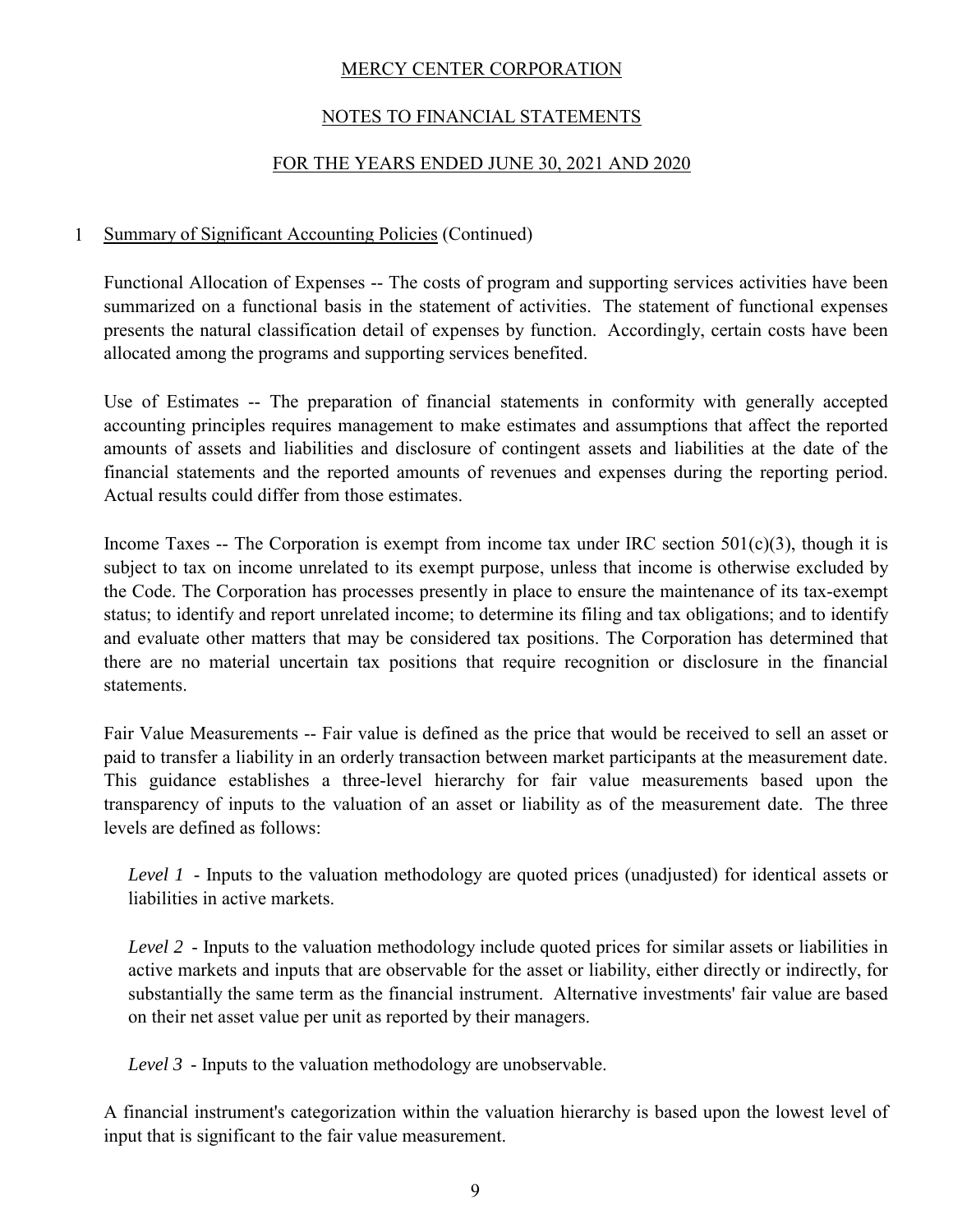#### NOTES TO FINANCIAL STATEMENTS

#### FOR THE YEARS ENDED JUNE 30, 2021 AND 2020

#### 1 Summary of Significant Accounting Policies (Continued)

Assets and liabilities that are measured at fair value are based on one or more of the three valuation techniques that follow:

*Market approach* - Prices and other relevant information generated by market transactions involving identical or comparable assets or liabilities.

*Cost approach* - Amount that would be required to replace the service capacity of an asset (i.e., replacement cost).

*Income approach* - Techniques to convert future amounts to a single present amount based on market expectations (including present value techniques and option-pricing models).

#### 2 Concentration of Risk

The Corporation maintains its cash and cash equivalents in bank deposit accounts, which, at times, may exceed federally insured limits. The Corporation has not experienced any losses in such accounts. Management believes the Corporation is not exposed to any significant credit risk related to cash and cash equivalents.

#### 3 Liquidity

The table below represents financial assets available for general expenditures within one year at June 30, 2021 and 2020:

|                                                               | 2021          | 2020          |
|---------------------------------------------------------------|---------------|---------------|
| Financial assets at year end:                                 |               |               |
| Cash and cash equivalents                                     | \$<br>816,414 | \$<br>626,455 |
| Investments                                                   | 1,308,393     | 1,433,193     |
| Pledges receivable                                            | 337,434       | 296,506       |
| Grants receivable                                             | 13,495        | 22,810        |
| Total financial assets                                        | 2,475,736     | 2,378,964     |
| Less amounts not available to be used within one year:        |               |               |
| Endowment funds with liquidity horizons greater than one year | 50,000        | 50,000        |
| Pledges receivable                                            | 248,844       | 226,461       |
| Financial assets not available to be used within one year     | 298,844       | 276,461       |
| Financial assets available to meet general expenditures       |               |               |
| within one year                                               | 2,176,892     | 2,102,503     |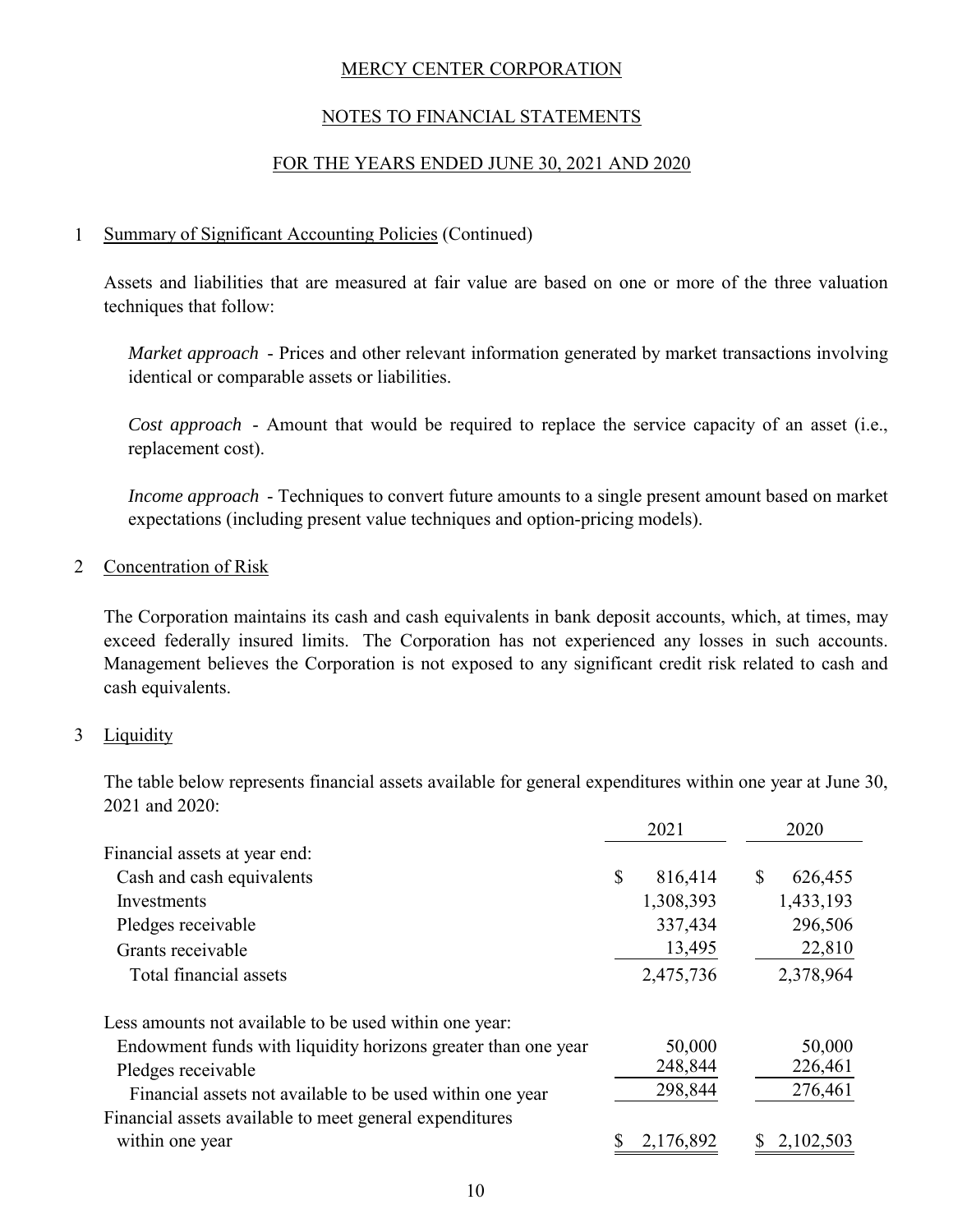#### NOTES TO FINANCIAL STATEMENTS

#### FOR THE YEARS ENDED JUNE 30, 2021 AND 2020

#### 3 Liquidity (Continued)

The Corporation has certain donor-restricted assets limited to use which are available for general expenditure within one year in the normal course of operations. Accordingly, these assets have been included in the qualitative information above for financial assets to meet general expenditures within one year. The Corporation has other donor-restricted assets that are not available for general expenditure within one year in the normal course of operations. These assets limited to use, which are more fully described in Notes 11 and 12 are not available for general expenditure within the next year.

#### 4 Related Party Transactions

#### Payments to SOM

A total of \$34,850 and \$167,754 was paid to SOM for the services of Sisters who are assigned to the Corporation for the years ended June 30, 2021 and 2020, respectively.

#### Donations from SOM

SOM donated \$82,597 and \$25,000 to the Corporation during the years ended June 30, 2021 and 2020, respectively.

#### 5 Investments

The following tables set forth by level, within the fair value hierarchy, the Center's investments as of June 30, 2021 and 2020:

|                         | Investments at Fair Values as of June 30, 2021 |         |                                |         |                 |  |  |  |  |  |
|-------------------------|------------------------------------------------|---------|--------------------------------|---------|-----------------|--|--|--|--|--|
|                         | Level 1                                        | Level 2 |                                | Level 3 | Total           |  |  |  |  |  |
| Mercy Investment        |                                                |         |                                |         |                 |  |  |  |  |  |
| Services - Multi Asset  |                                                |         |                                |         |                 |  |  |  |  |  |
| Mutual Funds 80/20      | 1,171,106<br>S.                                | \$      | \$<br>$\overline{\phantom{a}}$ |         | 1,171,106<br>S. |  |  |  |  |  |
| Certificates of deposit | 137,287                                        |         |                                |         | 137,287         |  |  |  |  |  |
|                         | 1,308,393                                      |         | -                              |         | 1,308,393       |  |  |  |  |  |
|                         |                                                |         |                                |         |                 |  |  |  |  |  |

|                         | Investments at Fair Values as of June 30, 2020 |    |         |   |                          |  |           |  |  |  |
|-------------------------|------------------------------------------------|----|---------|---|--------------------------|--|-----------|--|--|--|
|                         | Level 1                                        |    | Level 2 |   | Level 3                  |  | Total     |  |  |  |
| Mercy Investment        |                                                |    |         |   |                          |  |           |  |  |  |
| Services - Multi Asset  |                                                |    |         |   |                          |  |           |  |  |  |
| Mutual Funds 80/20      | 745,646                                        | \$ | -       | S |                          |  | 745,646   |  |  |  |
| Certificates of deposit | 687,547                                        |    |         |   |                          |  | 687,547   |  |  |  |
|                         | 1,433,193                                      |    | -       |   | $\overline{\phantom{a}}$ |  | 1,433,193 |  |  |  |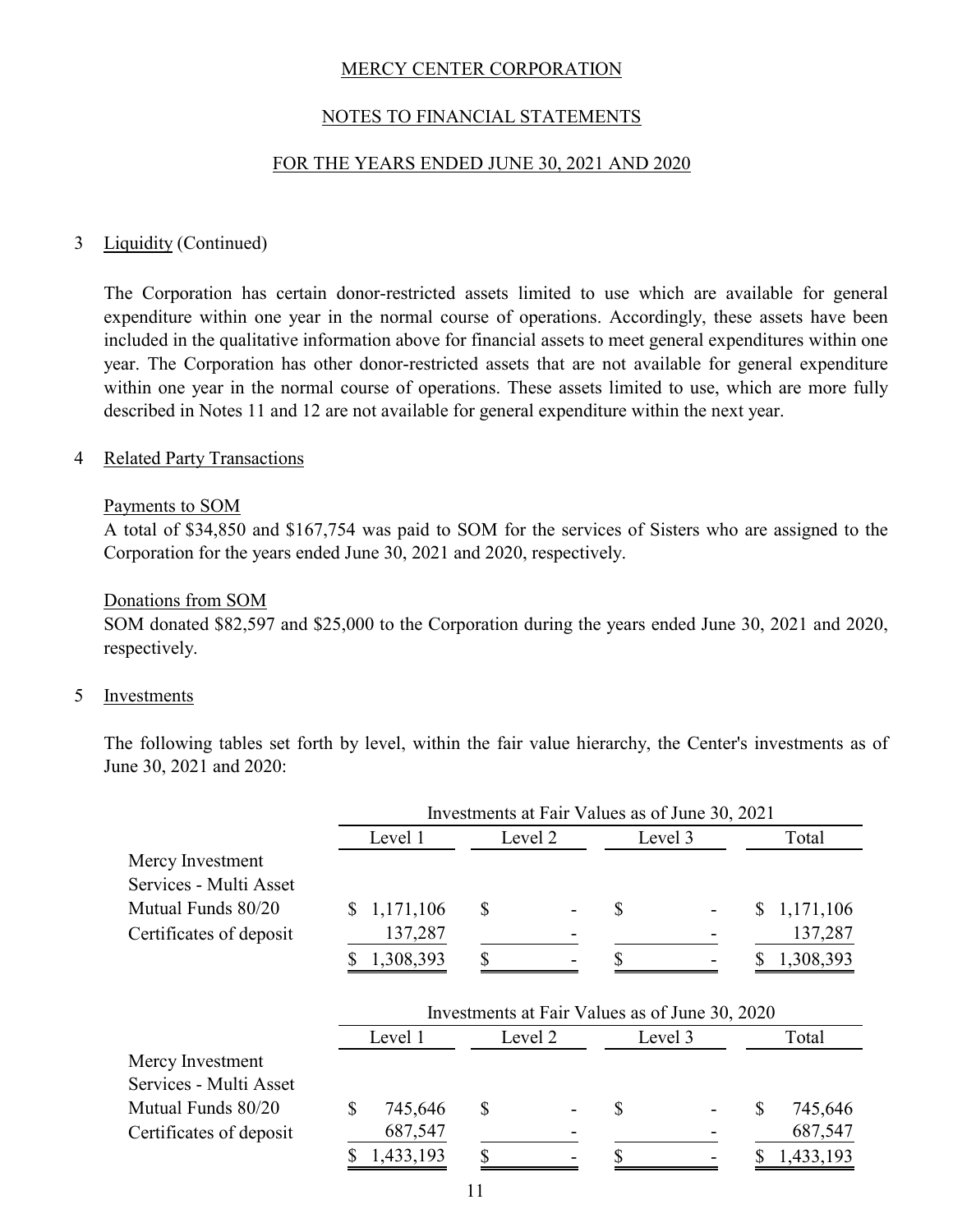#### NOTES TO FINANCIAL STATEMENTS

#### FOR THE YEARS ENDED JUNE 30, 2021 AND 2020

#### 5 Investments (Continued)

Investment income consists of the following:

|                            |  | 2020    |         |
|----------------------------|--|---------|---------|
| Interest and dividends     |  | 19.539  | 30,301  |
| Gain (Loss) on investments |  | 210,043 | (2,160) |
| Investment fees            |  | (4,314) | (3,577) |
|                            |  | 225,268 | 24,564  |

#### 6 Grants Receivable

In general, grants-in-aid are made available to the Corporation through applications and agreements with funding agencies which might base their payments upon reimbursement of reported eligible expenses or limitations dictated by their own budget restraints. As of June 30, 2021 and 2020, amounts due to the Corporation in connection with such agreements totaled \$13,495 and \$22,810, respectively. Management expects the receivables to be collected prior to September 30, 2021.

#### 7 Pledges Receivable

The Corporation has received gifts in the form of pledges to be paid in installments. The pledges have been reported at their net present value utilizing a discount rate of 3.5%. Administration has made a provision for pledges doubtful of collection in the amount of \$79,383. The pledge receivable balance was \$337,434 at June 30, 2021.

The pledges are expected to be received as follows:

| 2022                                              | \$<br>182,764 |
|---------------------------------------------------|---------------|
| 2023                                              | 111,310       |
| 2024                                              | 82,715        |
| 2025                                              | 48,069        |
| 2026                                              | 3,000         |
| Thereafter                                        | 3,937         |
|                                                   | 431,795       |
| Less provision for pledges doubtful of collection | (79, 383)     |
| Less present value adjustment                     | (14, 978)     |
|                                                   | 337,434       |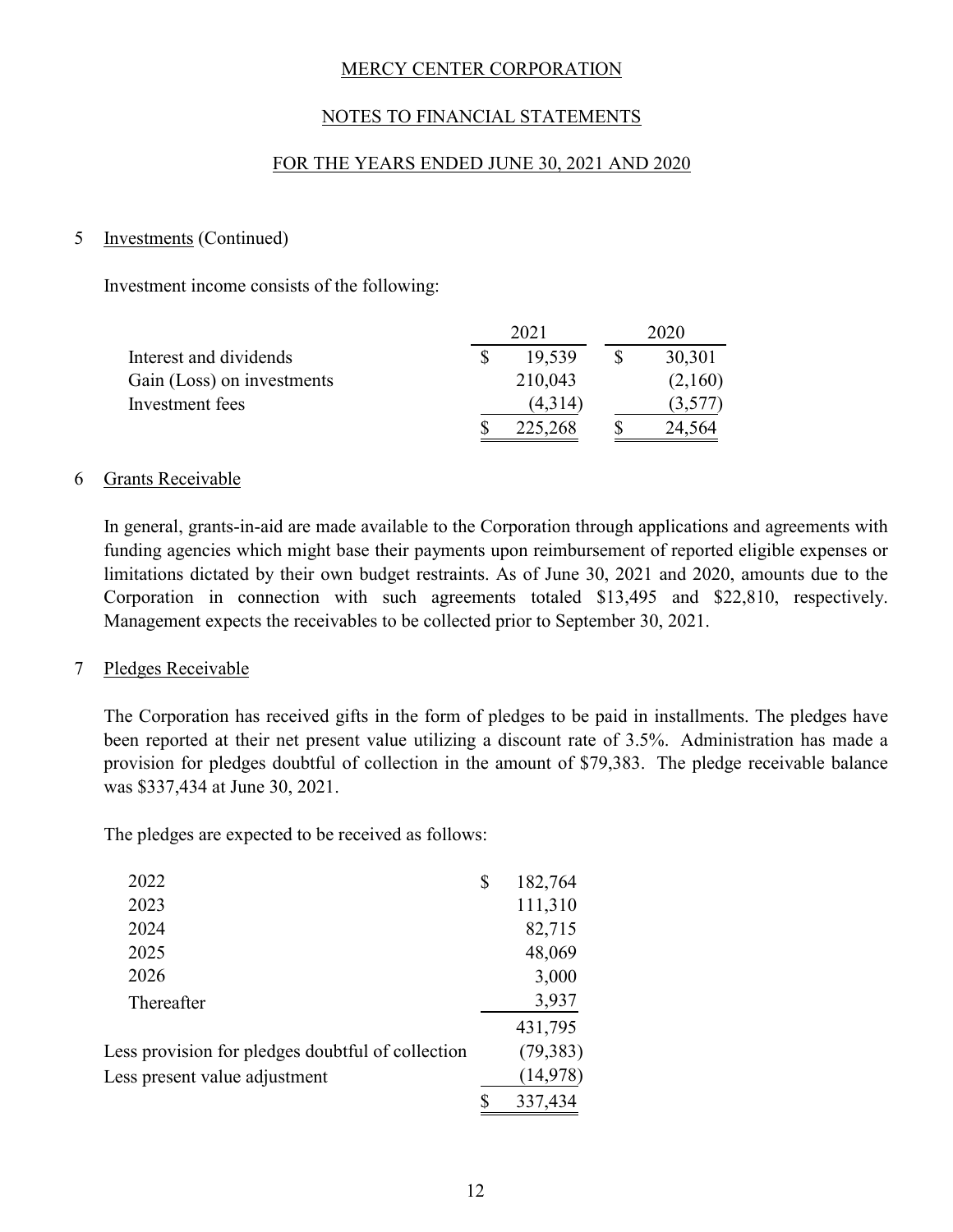#### NOTES TO FINANCIAL STATEMENTS

#### FOR THE YEARS ENDED JUNE 30, 2021 AND 2020

#### 8 Fixed Assets

Below is a summary of fixed assets as of June 30, 2021 and 2020:

|                                | 2021         | 2020        |
|--------------------------------|--------------|-------------|
| Land/land improvements         | 325,236<br>S | 325,236     |
| Building and improvements      | 4,824,520    | 4,759,450   |
| Other furniture and equipment  | 626,803      | 592,561     |
|                                | 5,776,559    | 5,677,247   |
| Less: accumulated depreciation | (2,358,428)  | (2,204,134) |
|                                | 3,418,131    | 3,473,113   |

Depreciation expense was \$154,294 and \$153,235 for the years ended June 30, 2021 and 2020, respectively.

#### 9 Notes Payable

The Corporation was indebted to the Diocese of Trenton, New Jersey in the amount of \$50,000 for each of the years ended June 30, 2021 and 2020 on an unsecured promissory note payable on demand. The note is non-interest bearing.

#### 10 Loan Payable - Paycheck Protection Program

The Corporation received a \$153,540 loan through the U.S. Small Business Administration's Paycheck Protection Program (PPP Loan) on May 1, 2020. The PPP Loan program was authorized as part of the Coronavirus Aid, Relief, and Economic Security Act (CARES Act), which was signed into law on March 27, 2020. Small businesses and eligible not-for-profit organizations were encouraged to apply for the PPP Loan to help retain their current employees and their salary levels during the COVID-19 pandemic. The PPP Loan and accrued interest are eligible to be forgiven if the Corporation maintains its employee count and salary level; and uses the fund for payroll and payroll related costs, interest on mortgages, rent, and utilities; and if 60% of the loan proceeds are used for payroll and payroll related costs.

The Corporation has elected to account for the PPP Loan as a financial liability in accordance with FASB ASC 470 which prohibits the Corporation from recognizing forgiveness of the loan and gain on extinguishment until they are released as the primary obligator. In April 2021, the Corporation applied for and received forgiveness of the PPP Loan and related accrued interest from the Small Business Administration. The amount of loan forgiveness is reported as "Extinguishment of Debt" on the related statement of activities.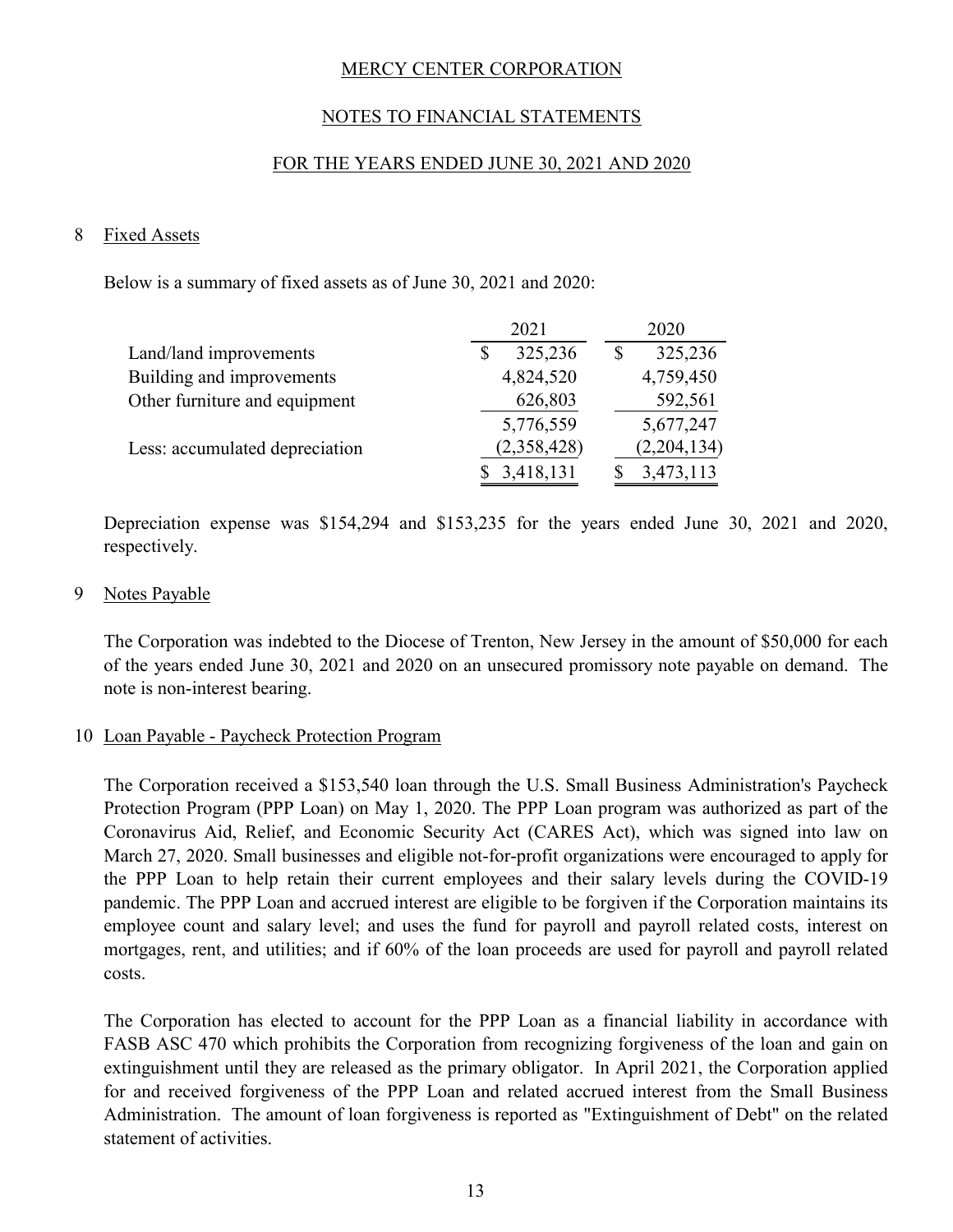#### NOTES TO FINANCIAL STATEMENTS

#### FOR THE YEARS ENDED JUNE 30, 2021 AND 2020

#### 11 Net Assets with Donor Restrictions

Net assets with donor restriction are available for the following purposes as of June 30, 2021 and 2020:

|                                      | 2021 |         | 2020 |         |
|--------------------------------------|------|---------|------|---------|
| Passage of Time                      |      |         |      |         |
| Circle of Mercy campaign             | \$   | 337,247 | \$   | 297,219 |
| Specified Purpose                    |      |         |      |         |
| Academy tuition                      |      |         |      | 90,000  |
| Fatherhood Empowerment program       |      | 13,726  |      | 33,600  |
| Resiliency program                   |      | 21,907  |      | 19,922  |
| Youth With A Purpose                 |      | 16,436  |      | 26,942  |
| Academy repairs/improvements         |      |         |      | 5,595   |
| Academy operations                   |      |         |      |         |
|                                      |      | 52,069  |      | 176,059 |
| Endowments                           |      |         |      |         |
| Subject to endowment spending policy |      | 50,000  |      | 50,000  |
| Total donor assets with restrictions |      | 439,316 |      | 523,278 |

Net assets were reduced from donor restriction by incurring expenses satisfying the restricted purpose or by occurrences of other events specified by donors as follows:

|                                         | 2021 |         | 2020 |         |
|-----------------------------------------|------|---------|------|---------|
| <b>Purpose Restriction Accomplished</b> |      |         |      |         |
| Academy tuition                         | \$   | 90,000  | \$   | 15,000  |
| Academy operations                      |      |         |      | 15,000  |
| Fatherhood Empowerment program          |      | 22,872  |      | 33,914  |
| Resiliency program                      |      | 8,019   |      | 6,264   |
| Academy repairs/improvements            |      | 5,595   |      | 101,405 |
| Youth With A Purpose                    |      | 10,504  |      | 8,295   |
|                                         |      | 136,990 |      | 179,878 |
| Passage of Time Accomplished            |      |         |      |         |
| Academy operations                      | S    | 171,992 | \$   | 169,819 |
|                                         | S    | 171,992 | S    | 169,819 |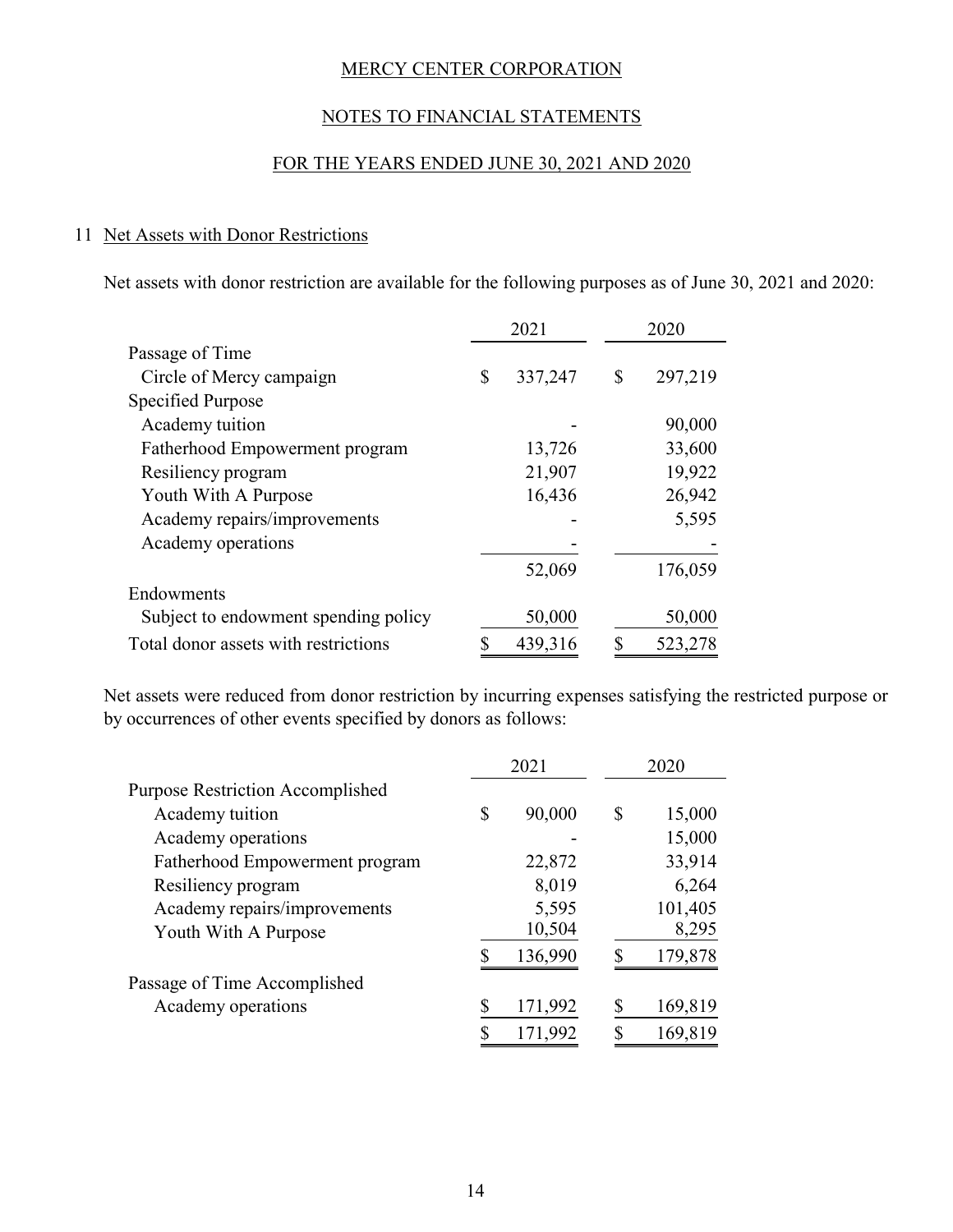#### NOTES TO FINANCIAL STATEMENTS

#### FOR THE YEARS ENDED JUNE 30, 2021 AND 2020

#### 12 Endowment

The Corporation has adopted a total return investment policy in accordance with state law. The primary investment objective is to maximize long-term return through a combination of income and capital appreciation achieved in a prudent manner. Therefore, the financial objective is to earn a total return (net of all fees and expenses) equal to or exceeding the spending rate plus the inflation rate as measured by the Consumer Price Index. The investment policy of the Corporation will be carried out by means of investment strategies that reflect continuous evaluation of changing investment environments, management judgment regarding the allocation of assets among different kinds of asset classes, identification of appropriate investment vehicles, and the making of specific investment decisions.

The Corporation's investments consists of multi-asset mutual funds. The Corporation has adopted a policy of spending all income earned on the investments. The Corporation's goal is to preserve the purchasing power of the endowed assets. The distribution or spending of the aggregate amount is first guided by the individual endowment agreements. In the absence of individual endowment agreements, the distribution or spending is determined by the Corporation's Board.

The Corporation's endowment consists of one fund established primarily to support general operations. The endowment includes only donor restricted endowment funds. As required by accounting standards generally accepted in the United States of America, net assets associated with endowment funds, including board designated funds, are classified and reported based on the existence or absence of donorimposed restrictions.

The Board of Trustees of the Corporation has interpreted the New Jersey state law as requiring the preservation of the fair value of the original gift as of the gift date of the donor restricted endowment funds absent of explicit donor stipulations to the contrary. As a result of this interpretation, the Corporation classifies as net assets with donor restrictions - perpetual in nature (a) the original value of gifts donated to the permanent endowment, (b) the original value of subsequent gifts to the permanent endowment, and (c) enhancements or diminishments of the fund from investment income, loss, and spending allowance. The remaining portion of the donor-restricted endowment fund that is not classified as net assets with donor restrictions - perpetual in nature is classified as net assets without donor restrictions since the interest and dividends are to be used to support general operations in a manner consistent with New Jersey law.

#### Return Objectives and Risk Parameters

The Center has adopted investment and spending policies for endowment assets that attempt to provide a relatively predictable and growing stream of annual distributions in support of the institution while preserving the long-term, real purchasing power of assets.